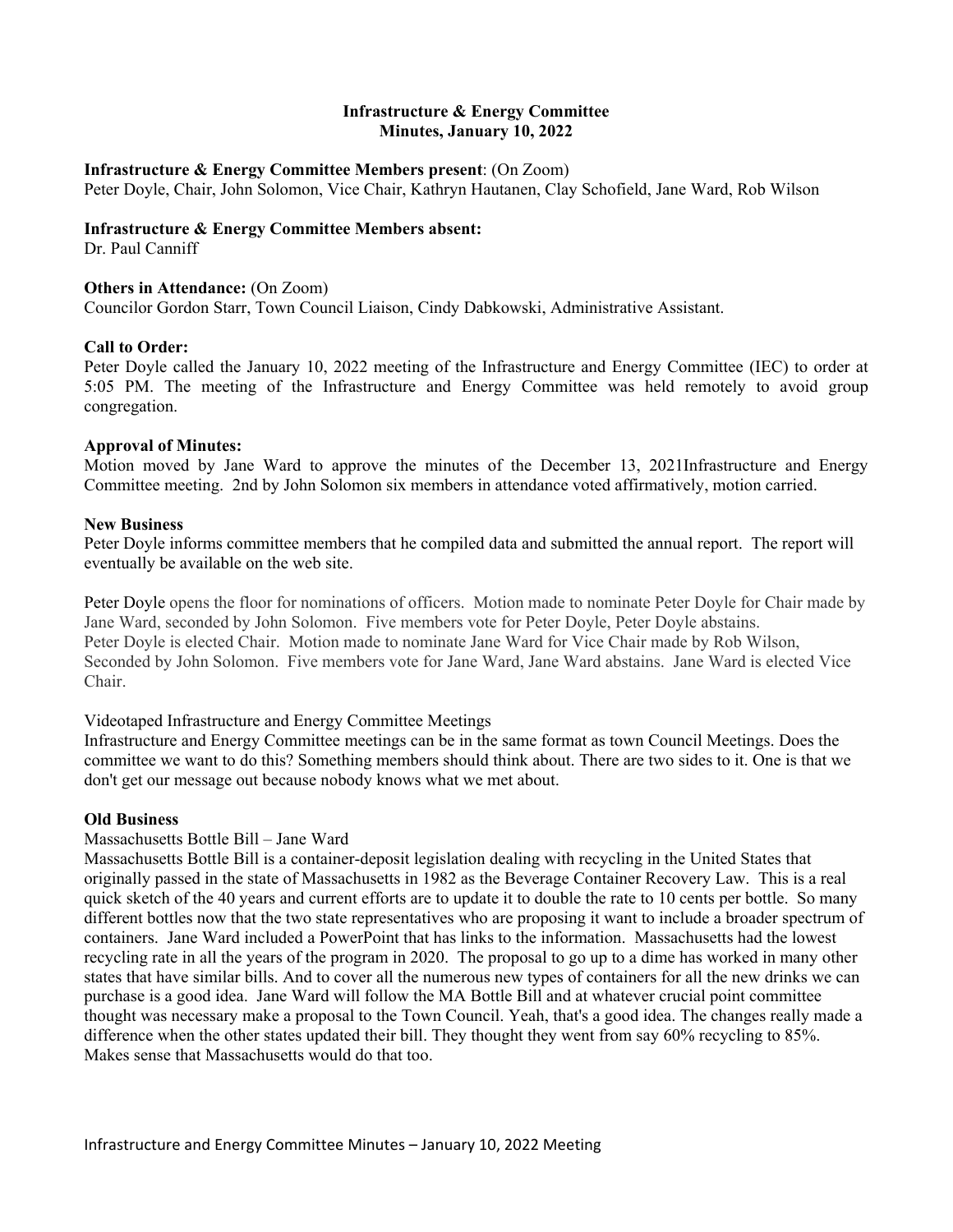## County Wide Climate Action Plan

A Cape Cod Climate Action Plan that sets actionable goals for Cape Cod, within the Commonwealth of Massachusetts framework. Peer Doyle asks for volunteer to contact Kristy Senatori, Executive Director Cape Cod Commission to request someone give an overview of the plant to the Infrastructure and Energy Committee.

## Chatham Net Zero

One of Chatham's projects has been a bylaw requiring all new municipal buildings include a net-zero option in initial plans. Peter Doyle asks for a volunteer to follow and report progress to the Infrastructure and Energy Committee.

# Green Community,

Peter Doyle explains that the Green Communities application did not pass vote with Town Council. Petr Doyle suggests members check out the town council video as to how the vote went. It was a tie vote. The Town Council directed the town manager to proceed with criteria number three and four in the In the Green Communities application basically to told him to move forward with the vehicle policy and the energy reduction plan. It's great, we have to do it now without the without the money from Green Communities. The vehicle policy is the Town adopts a policy to reduce the miles per gallon of small vehicles that they either lease or buy. This Town has about 200 vehicles, most of them are pickup trucks and snowplows that do not apply and thus we're only talking about 40-45 vehicles. As leases come up or if new purchase of a vehicle, want to increase the miles per gallon by two to three miles per gallon. Try to buy electric vehicles when can. Electric vehicles are on the acceptable list. David Anthony could tell us how Town is doing with vehicle policy. Criteria four is the energy reduction plan, completed with a \$10,000 grant from Cape Light Compact, and Margaret Song, audited 65 buildings in town, most of them school buildings, they wrote a detailed plan for the next five years on how to reduce the municipal energy use by 20%. That plan was approved by the Town Council. Infrastructure and Energy Committee may want to make sure that it moves forward.

Sustainability Position

Gordon Starr will look into the next steps and report back to the committee.

# Recycling Subcommittee,

Subcommittee met with Daniel Santos and P J Kelliher they agreed to utilize a portion of the recycling grant received to encourage food waste composting. Recycling subcommittee completed draft of an informational flyer and a customer survey. One thing like to do is find some funding to provide people with a starter kit for collecting food waste at home. The Transfer Station has some plastic totes. Would like to give people some compostable bag liners to make the process an easier and cleaner. Draft recycling area signage to assist people with recycling and composting food waste. Subcommittee wants to add something about food waste collection on the web page.

# Native Plant bylaw

Somerville has passed a native planting ordinance that establishes minimum requirements for native plants and trees to be planted in city-owned parks, open spaces and streets. Does the Infrastructure and Energy Committee want to send a message to the town Council supporting a native plant by law for the Town of Barnstable? Committee could write out an ordinance, Gordon Starr could send to legal department for review. Peter Doyle will contact Department of Public Works to find out if this is already in place.

Jane Ward states that with road work occurring it is a good time to consider adding sidewalks and bike paths. It is suggested that a representative form Department of Public Works attend a future meeting of the infrastructure and Energy Committee to discuss the Comprehensive Waste Water Management Plan road work that is happening and the plans to add sidewalks, bike paths, and widen streets.